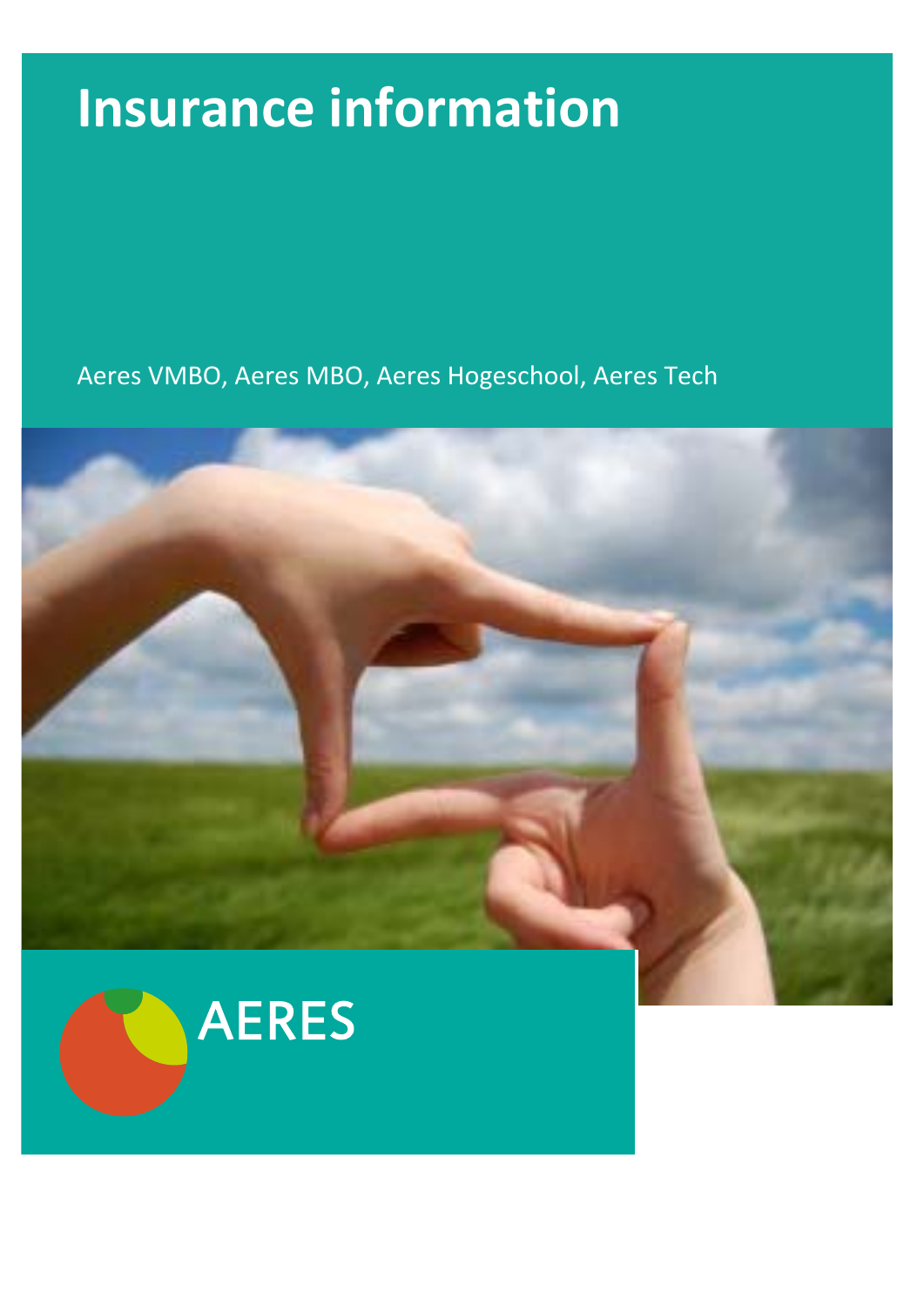## Foreword

This explanation is meant for students, teachers, internship providers and parents. The aim is to explain which insurance policies are relevant, which policies have been taken out, and what coverage they offer. In this explanation, "school" refers to all sections of Aeres.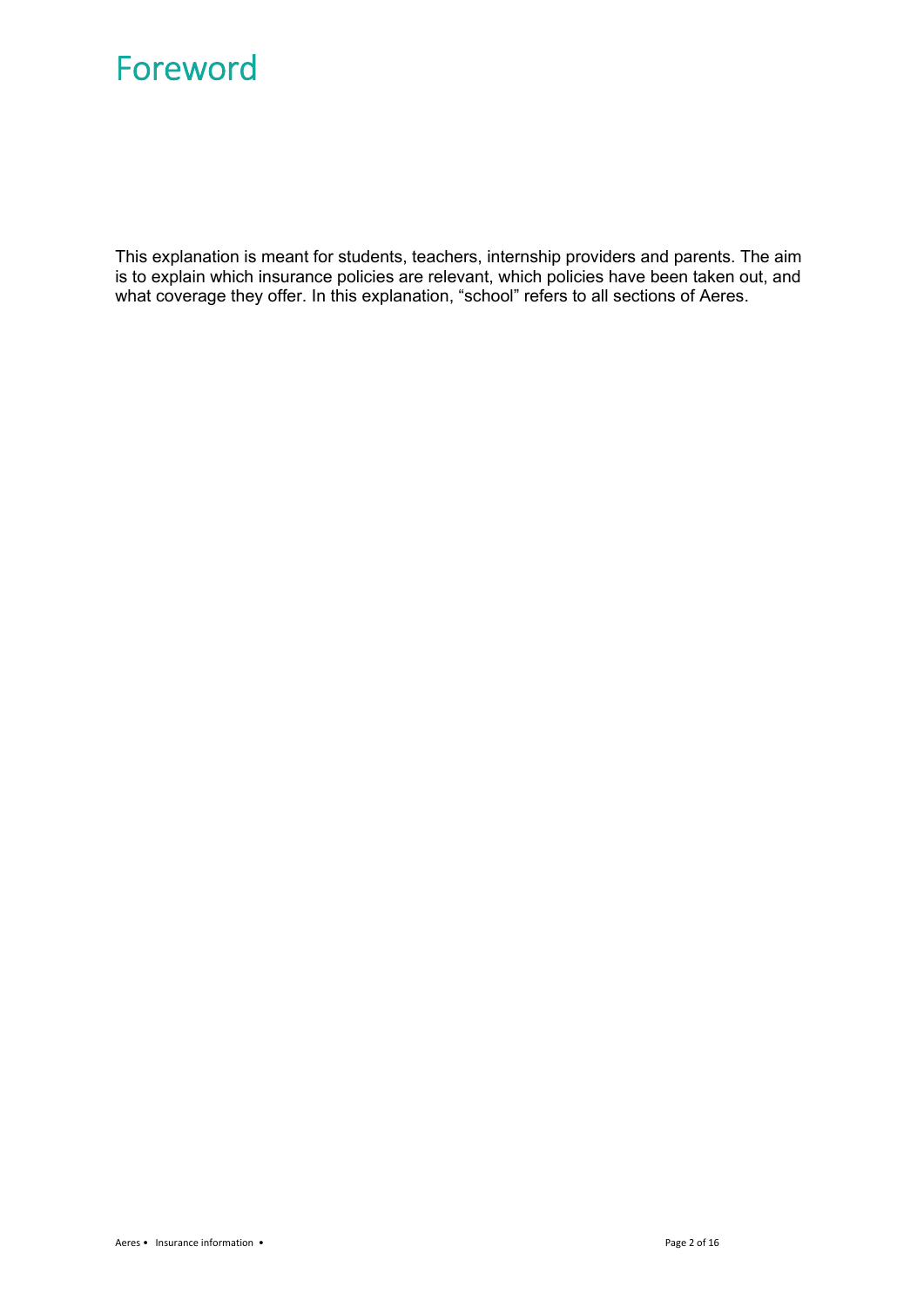## Content

### Foreword 2

| $1 - 1$        |    |
|----------------|----|
| $\overline{2}$ |    |
| 2.1.           |    |
| 2.2.           |    |
| 2.2.1          |    |
| 2.2.2.         |    |
| 2.3.           |    |
| 2.4.           |    |
|                |    |
|                | 13 |
|                |    |

Disclaimer 15

Fout! Testvoorwaarde ontbreekt.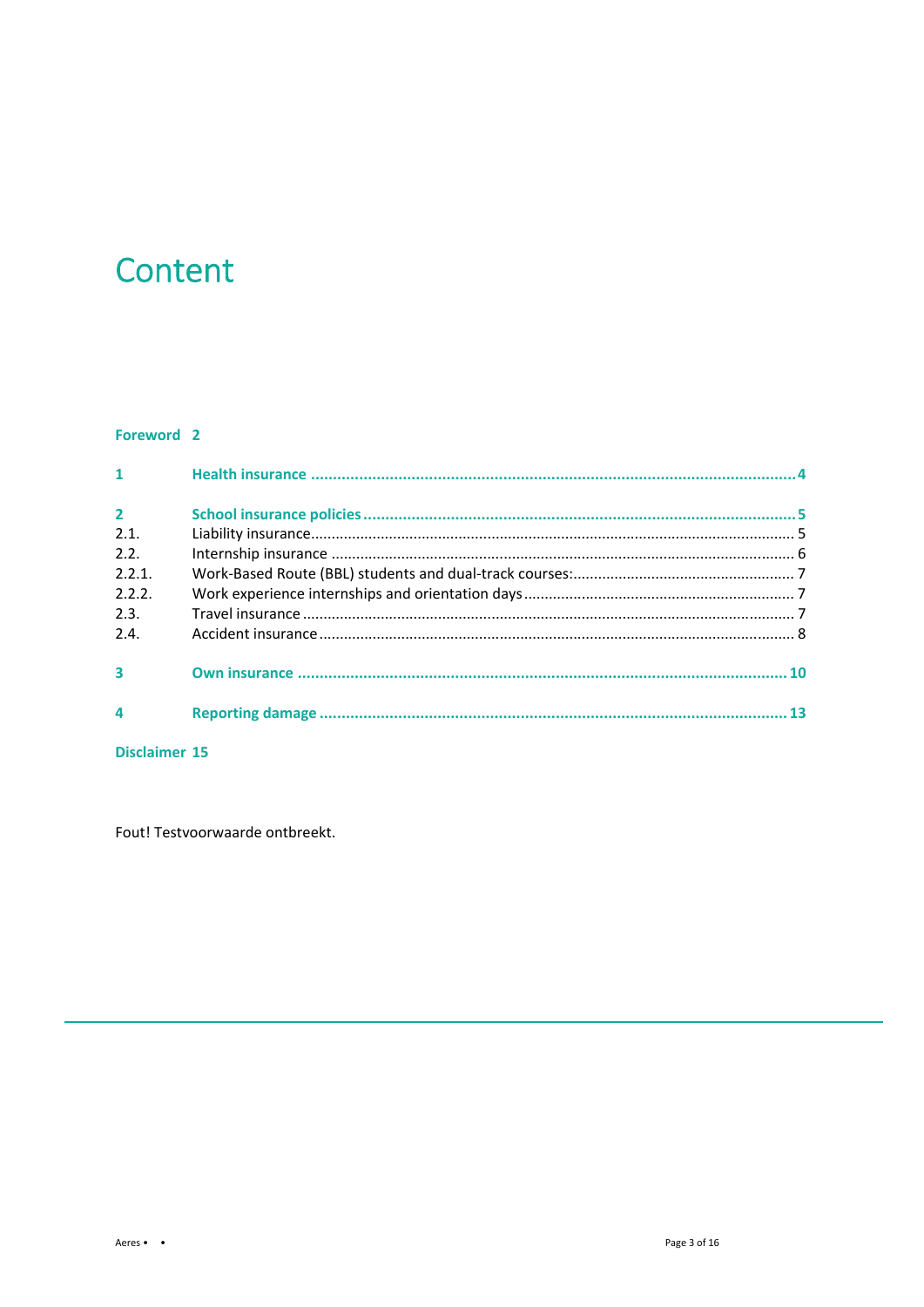# 1 Health insurance

Anyone living in the Netherlands is legally obliged to take out standard health insurance. The (additional) conditions may differ.

The health insurance policies usually provide coverage for other countries too. Individual policies, however, may specify maximum amounts for certain treatments. Coverage is often maximised to the Dutch rates. This means that if anything happens abroad and the costs of the treatment are higher than the coverage provided by the insurance policy, the policy holder needs to pay the difference.

This risk can be insured by taking out an additional health insurance.

Foreign students who come to study or do an internship in the Netherlands, also need to take out a health insurance policy.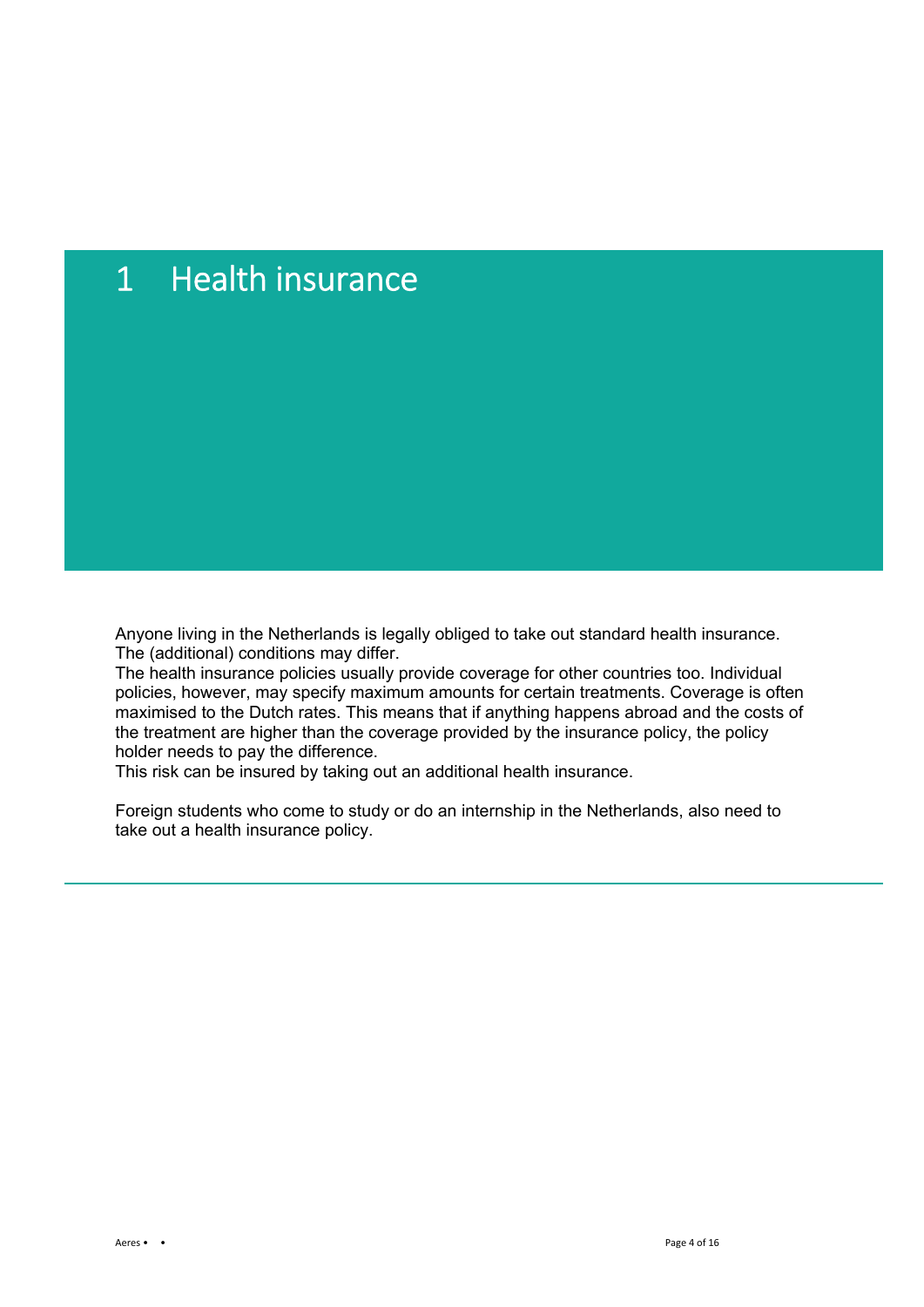# 2 School insurance policies

The school has taken out four types of insurance policies for students registered with the school. The insurance policies are valid during official school hours and for internships for which there are internship contracts signed by the school. No internship contract is required for (one-day or two-day) work experience or social internships. Registration as a student, however, is required in such cases. This also applies to foreign students who come to study in the Netherlands: they need to be registered as students! Students who are correctly registered need not be individually reported to the insurance company.

|                      | <b>Netherlands Europe</b> |     | <b>Outside Europe</b> | <b>Coverage</b>                                                                 |
|----------------------|---------------------------|-----|-----------------------|---------------------------------------------------------------------------------|
| Internship insurance | Yes                       | Yes | Yes                   | Damage to property<br>Internship provider                                       |
| Liability insurance  | Yes                       | Yes | Yes                   | Damage to third parties (not<br>being the school or the<br>internship provider) |
| Accident insurance   | Yes                       | Yes | Yes                   | Secondary, primarily physical<br>injury,                                        |
| Travel insurance     | No                        | Yes | Yes                   | Luggage, repatriation, travelling<br>outside the Netherlands                    |

The school has taken out four types of insurance policies for its students:

### 2.1. Liability insurance

The liability insurance covers damage caused to third parties (i.e. not to the student (1) or to the school (2), but to others) by the student or during school hours or an internship.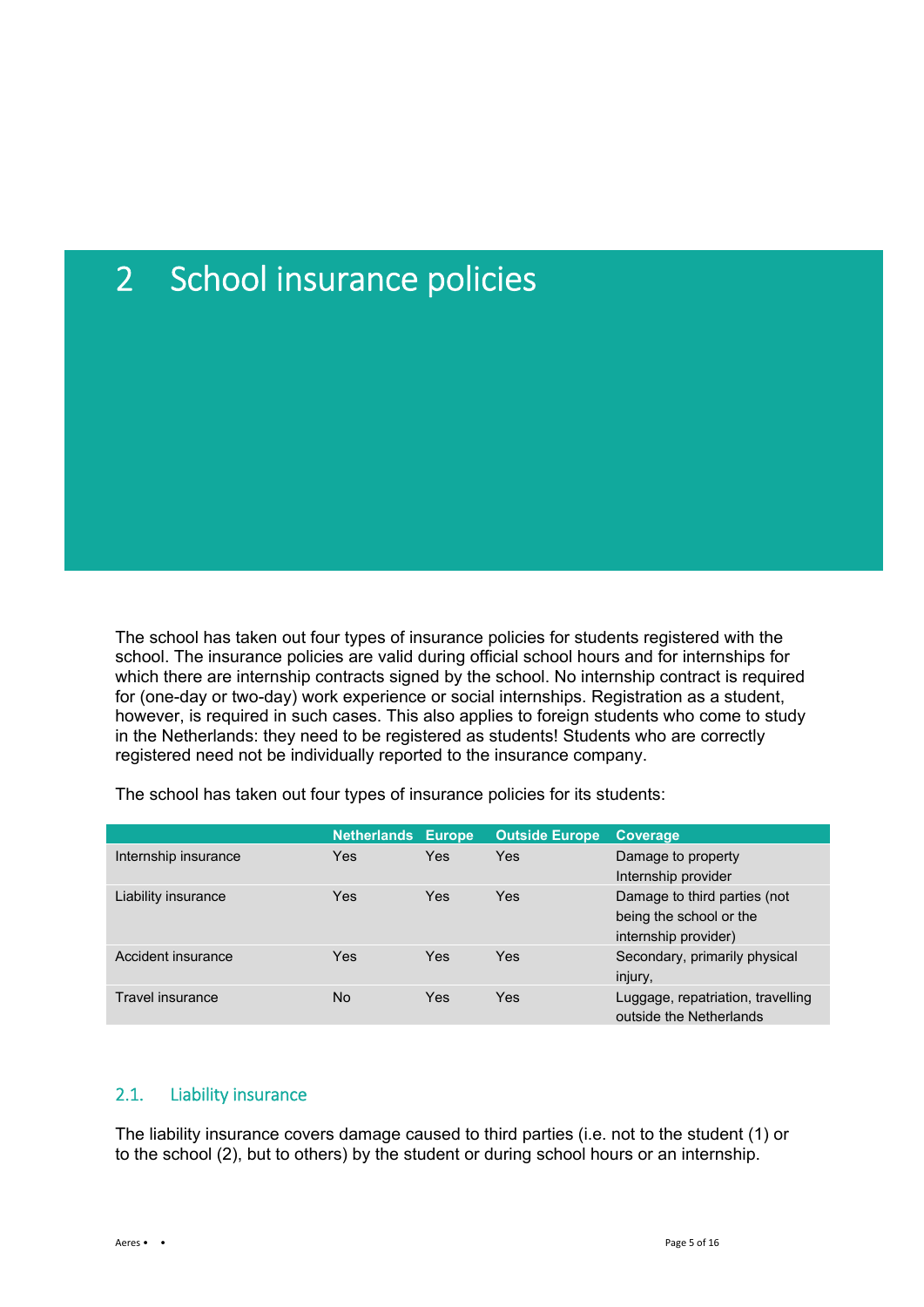Damage caused to the school or to an internship provider (not being 'third parties') is not included.

| Insured amount:               | Up to $\epsilon$ 2,500,000 per incident, property damage <sup>1</sup><br>€ 500,000 |
|-------------------------------|------------------------------------------------------------------------------------|
| <b>Policy excess:</b>         | € 2,500.- USA / Canada have an excess of €10,000.-                                 |
| Who:                          | All Aeres students                                                                 |
| <b>Geographical coverage:</b> | World                                                                              |
| Insurance company:            | Allianz                                                                            |
| Policy number:                | 638427100                                                                          |

This insurance only applies during school hours. Liability outside school hours or internships in the Netherlands or abroad is therefore not covered! Personal liability insurance needs to be taken out for the time not covered by the school insurance policy.

The insurance does not cover damage caused with a motor vehicle. Every motor vehicle should have a Legal Liability Insurance.

### 2.2. Internship insurance

For the benefit of internship providers, the school has taken out an internship insurance. This insurance covers damage caused by the intern to the internship provider which is not covered by the internship provider's own insurance.

Dutch law treats internships and employees equally. Damage caused by an intern to a third party must be covered in the Netherlands by the internship provider. The employer (i.e. internship provider) is liable for any damage caused by an employee within the course of his duty (Art. 6:170 of the Dutch Civil Code and Art. 7:658 of the Dutch Civil Code). The internship provider therefore needs to have taken out a liability insurance for the intern. There needs to be a signed internship contract between the intern and the company providing the internship. Internship providers cannot exclude liability by means of an internship contract.

| Insured amount:               | up to $€ 25,000$ per incident,                     |
|-------------------------------|----------------------------------------------------|
| <b>Policy excess:</b>         | € 5,000.- USA / Canada have an excess of €10,000.- |
| Who:                          | All Aeres students                                 |
| <b>Geographical coverage:</b> | World                                              |
| Insurance company:            | Allianz                                            |
| Policy number:                | 638427100                                          |

The insurance does not cover damage caused with a motor vehicle. Every motor vehicle should have a Legal Liability Insurance.

 1

*Property damage: material damage*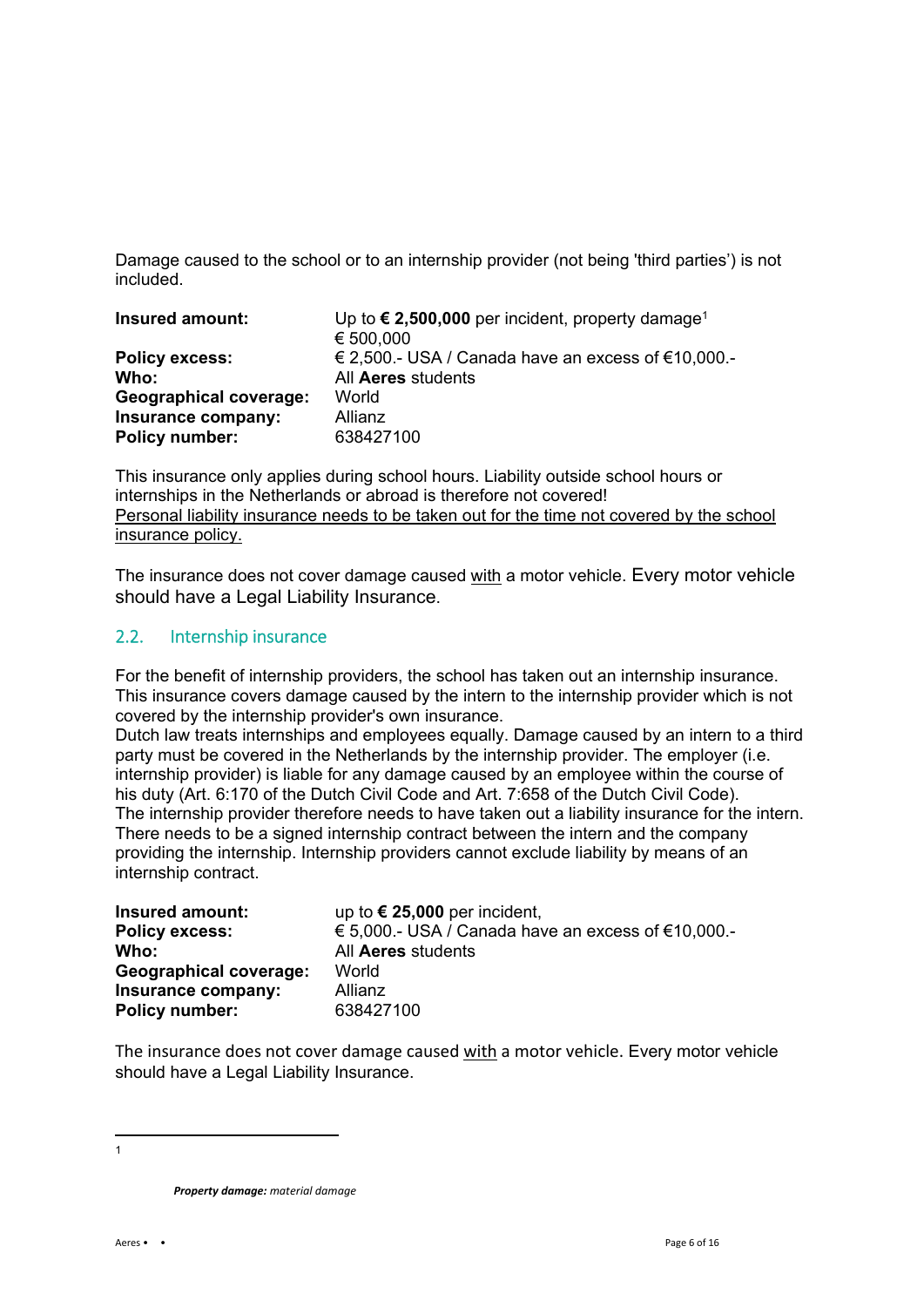Any damage caused to an internship provider's motor vehicle (car, tractor, etc.) is not covered by this insurance either. The internship provider will need to cover such damage by means of a comprehensive insurance for the motor vehicle.

An exception is made for internships within the framework of the Motor Vehicle Mechanics course and agricultural and horticultural internships. In these cases, damage caused by or with motor vehicles is insured, but only if the use of the motor vehicle was part of the internship assignment. So, this does not include using the company vehicle to do the shopping.

#### 2.2.1. Work-Based Route (BBL) students and dual-track courses

The activities performed by BBL students within the company in which they work, are not covered by the internship insurance. The insurance does not regard such activities as training, but as work. Hence the liability insurance must be taken out by the employer.

#### 2.2.2. Work experience internships and orientation days

A work experience internship is a one-day internship that involves carrying out practical activities. In this case, the same rules apply as for a regular internship, excluding the requirement to sign an internship contract. But the internship provider does need to have taken out a liability insurance, also in the case of work experience internships.

Orientation days are defined as getting to know the profession, but without the student carrying out any activities. So, it's 'hands on the back'. In this case, the student is covered by the school's liability insurance.

### 2.3. Travel insurance

The travel insurance applies to registered students who travel abroad for school or internship trips. The insurance conditions apply for internships of up to 180 days.

|                        |   |                                                    | <b>Travel insurance</b> |                                                                     |
|------------------------|---|----------------------------------------------------|-------------------------|---------------------------------------------------------------------|
|                        |   |                                                    | Insured amount          | Policy excess                                                       |
|                        |   | A Health and accidents                             | € 5,000                 |                                                                     |
| <b>Insured amount:</b> | B | Cancellation                                       | $\epsilon$ 0            |                                                                     |
|                        | С | Luggage (total)                                    | € 2,500 (first-loss)    | € 100                                                               |
|                        | D | Luggage per item                                   | € 2,500                 | € 100                                                               |
|                        |   | E Excursion leader liability                       | € 500,000               | Student liability is<br>NOT covered by<br>this travel<br>insurance! |
| <b>MIL.</b>            | F | Additional<br>travelling/accommodation<br>expenses | Cost price              |                                                                     |

#### **Who:**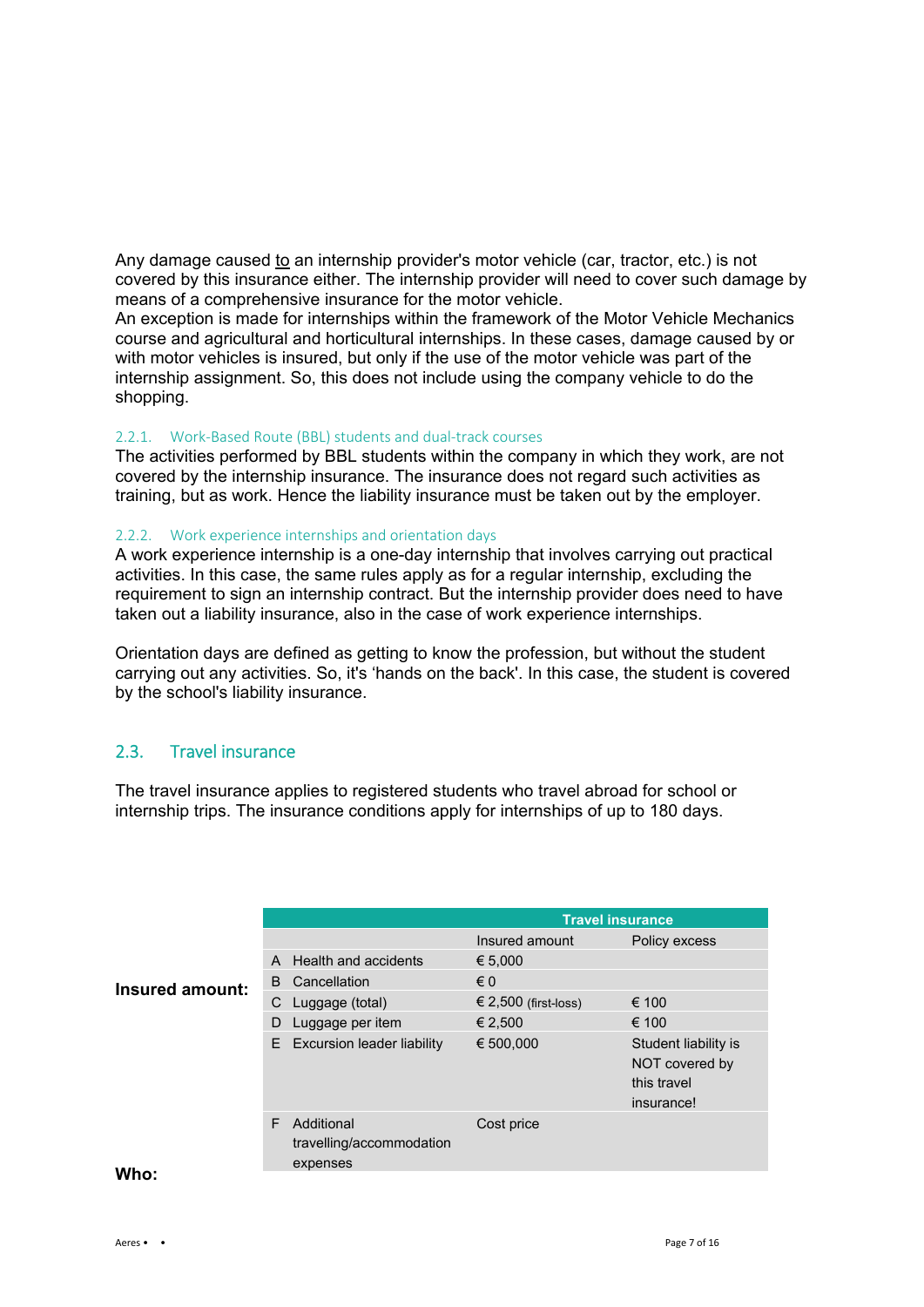| All <b>Aeres</b> students              |               |  |  |  |
|----------------------------------------|---------------|--|--|--|
| <b>Geographical coverage:</b><br>World |               |  |  |  |
| Insurance company:                     | Meeùs         |  |  |  |
| <b>Policy number:</b>                  | 5229-29868946 |  |  |  |

Immediate assistance in the case of serious illness, personal accidents or death abroad; report forthwith to:

### **AGA: +31 (0)20 59 29 292**

Before travelling, note down the AGA telephone number, policy number and the name of the insurance company (Meeùs). Also note down the Aeres telephone number: 0031 80 020 7000

Theft or robbery: file a report with the local authorities (usually the police) and ask for a copy of the official report. If objects need to be replaced, keep the invoice/receipt of the item(s) replaced. Upon returning, a claim form can be completed and submitted.

**When a motor vehicle is rented, a liability insurance must always be taken out on the vehicle and any damage to the vehicle itself needs to be insured in full (or to the greatest extent possible).**

Medical costs are not covered by this policy. Medical costs are covered by the compulsory health insurance. Particularly in the case of medical costs outside Europe, treatments are often covered up to a maximum amount. In a number of cases, the costs of treatments abroad are therefore not covered in full! Please read the policy terms and conditions of your health insurance for details. An additional health insurance may be desirable.

### 2.4. Accident insurance

An accident is "*a sudden, unexpected, external violent impact on the body of the insured, directly leading to medically diagnosable physical injury".* So, this does not include dropping a phone.

In the case of damage, the maximum payments are:

| <b>Incident</b>         | <b>Coverage</b> |
|-------------------------|-----------------|
| Death                   | € 10,000        |
| Medical aid             | € 2,500         |
| <b>Total invalidity</b> | € 100,000       |
| Dental treatment        | € 2,500         |

*Table 8: Maximum compensation in the case of Collective Accident Insurance*

This is a secondary insurance. When:

- 1) Accidents during journeys to and from school, as well as the stay at school,
- 2) Excursions organised by the school and supervised by teaching staff,
- 3) Internship in the Netherlands and/or abroad,

| Who:                          | Aeres employees, volunteers and registered students under |
|-------------------------------|-----------------------------------------------------------|
|                               | the age of 70                                             |
| <b>Geographical coverage:</b> | World                                                     |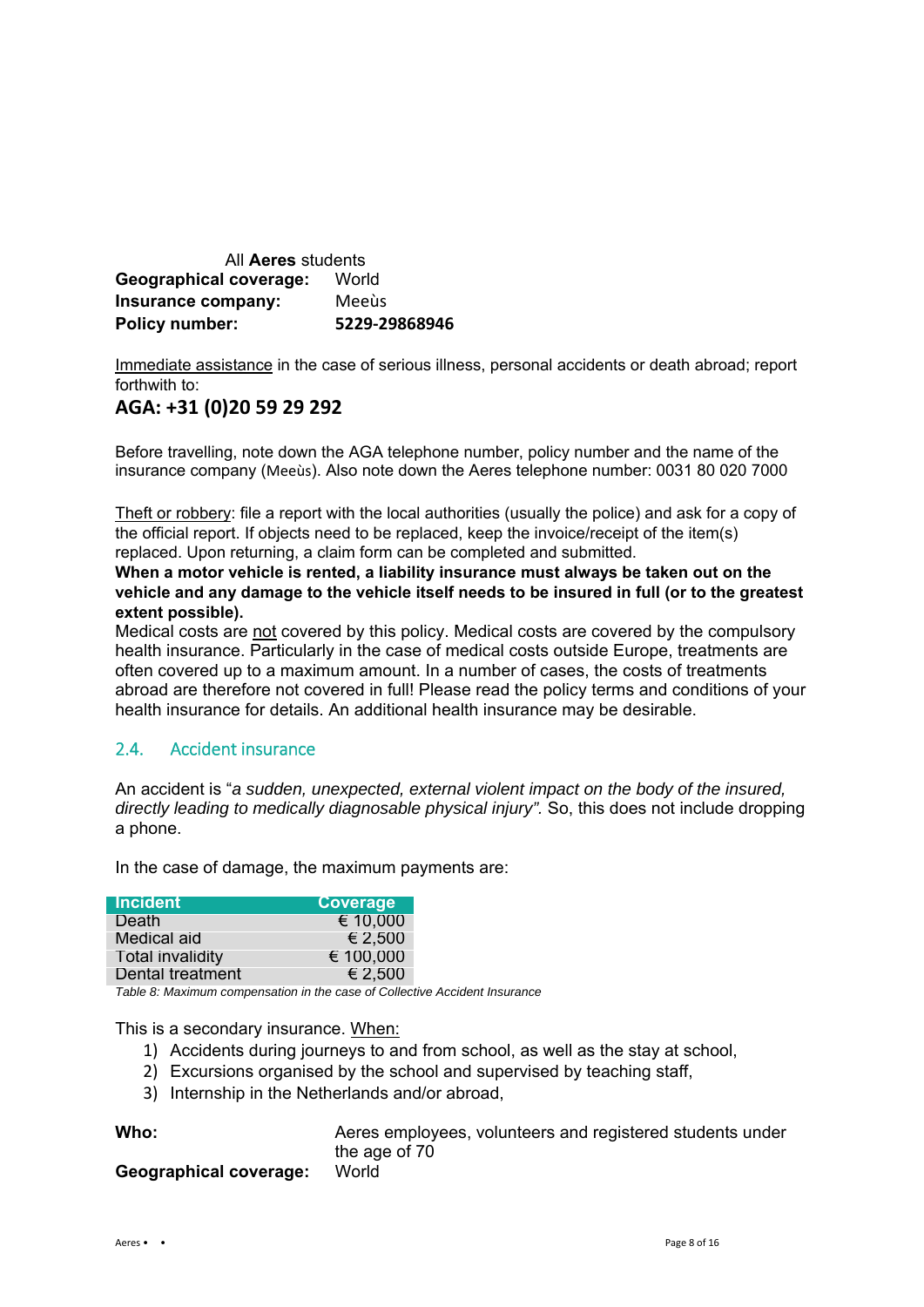| Insurance company:    | Meeùs         |
|-----------------------|---------------|
| <b>Policy number:</b> | 5229-29868946 |

The Glidertax states exactly what percentage of the insured sum is payed for which injuries. The payment is unrelated to the actual damage incurred. The advantage of the accident insurance is that the premium is relatively low, payments are always made in the case of permanent invalidity of the insured party, and the payment is unrelated to the question of guilt, so the insured party need not prove the employer's liability.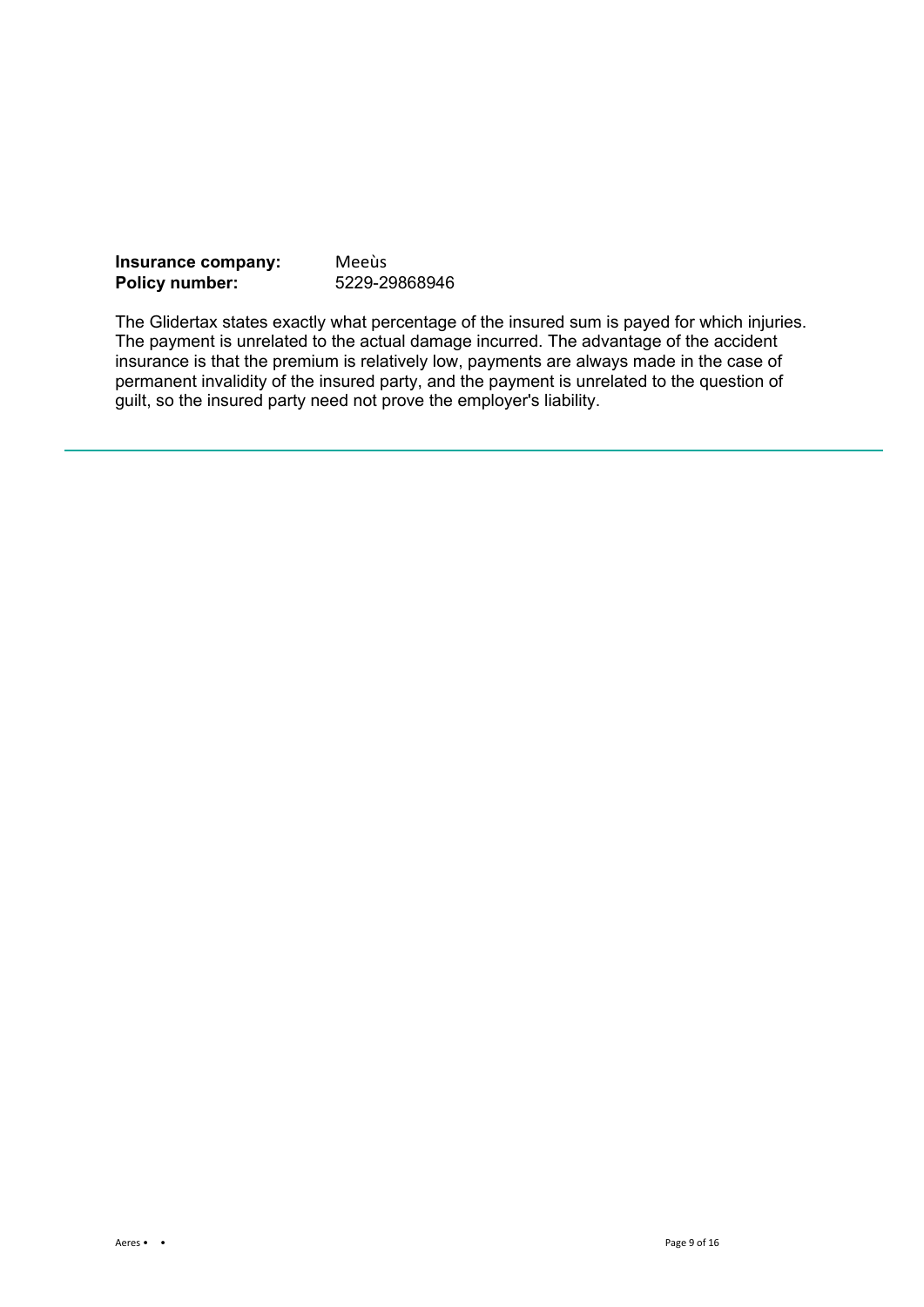# 3 Own insurance

For internships abroad, one needs to take out one's own insurance, such as ITS (Insure To Study). https://www.insuretostudy.com/eng/

Below is an overview of what is insured through the school and an example of what can be insured with ITS (Insure To Study).

| Internships abroad:                                                         | ITS        | <b>ITS Master</b><br>Plan + | <b>Aeres</b>             | <b>Note</b>                                      |
|-----------------------------------------------------------------------------|------------|-----------------------------|--------------------------|--------------------------------------------------|
| <b>Medical expenses</b>                                                     |            |                             |                          |                                                  |
| Illness/accident                                                            | Cost price | Cost price                  | € 5,000                  |                                                  |
| Urgent dental treatment                                                     | €400       | € 340                       |                          |                                                  |
| Orthodontist                                                                |            | €500                        |                          | 75% under the<br>condition of<br>wearing a brace |
| Accident-related dental treatment                                           | € 1,100    | € 1,000                     | € 5,000                  |                                                  |
| Physiotherapy                                                               | €350       | €350                        |                          |                                                  |
| Acupuncture                                                                 | €350       | €350                        |                          |                                                  |
| Glasses / Contact lenses                                                    |            | €150                        |                          |                                                  |
| <b>Extra expenses</b>                                                       |            |                             |                          |                                                  |
| Telecommunications                                                          | € 150      | € 150                       | -                        |                                                  |
| Repatriation in the case of death<br>(also first and second degree related) | Cost price | Cost price                  | -                        |                                                  |
| Transport as a result of<br>illness/accident                                | Cost price | Cost price                  | -                        |                                                  |
| Travelling costs for family in the case<br>of illness/accident              | € 7,000    | € 7,000                     | $\blacksquare$           |                                                  |
| Legal aid                                                                   |            |                             |                          |                                                  |
| In case of physical injury in Europe                                        | Cost price | Cost price                  | $\overline{\phantom{a}}$ |                                                  |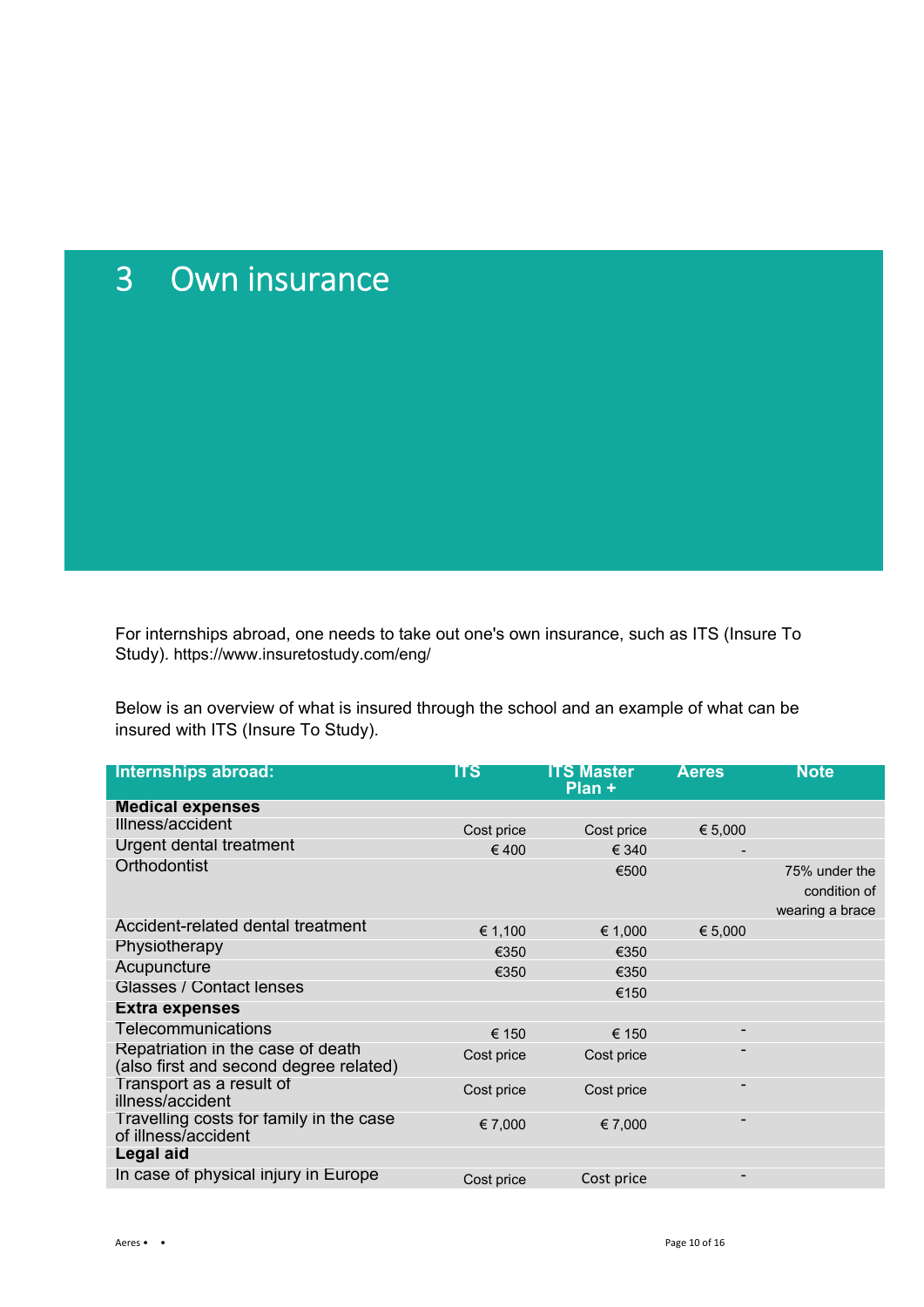| In case of physical injury outside<br>Europe    | € 6,000     | €6,000      |                |                                                                         |
|-------------------------------------------------|-------------|-------------|----------------|-------------------------------------------------------------------------|
| In case of compensation for physical<br>injury  | € 5,000     | €5,000      |                |                                                                         |
| Legal aid abroad                                | €5,000      | € 5,000     | $\blacksquare$ |                                                                         |
| <b>Accidents</b>                                |             |             |                |                                                                         |
| Death                                           | € 12,500    | € 10,000    | € 15,000       |                                                                         |
| Damage resulting from motor vehicle<br>accident | € 6,000     | €6,000      |                |                                                                         |
| <b>Permanent invalidity</b>                     | € 75,000    | € 75,000    | € 100,000      |                                                                         |
| <b>Private liability</b>                        |             |             |                |                                                                         |
| Insured amount per incident                     | € 1,250,000 | € 1,250,000 | € 2,500,000    | Aeres does not<br>cover private time;<br>ITS does cover<br>private time |
| Damage to property at the internship<br>address | € 10,000    | €10,000     | € 25,000       |                                                                         |
| Luggage and household goods                     |             |             |                |                                                                         |
| Luggage                                         | € 5,000     | € 5,000     | € 2,500        | Max. 180 days                                                           |
| Household goods                                 | € 5,000     | € 6,000     |                |                                                                         |
| Mobile phone                                    | €750        | €750        |                |                                                                         |
| Computer / tablet / photo                       | €1.250      | €1.250      |                |                                                                         |
| Glasses                                         | €150        | €150        |                |                                                                         |
| <b>Optional</b>                                 |             |             |                |                                                                         |
| Cancellation                                    | €1.200      | €1.200      |                |                                                                         |
| Wintersport / scuba diving                      | €1.200      | €1.200      | Is covered     |                                                                         |
|                                                 |             |             |                |                                                                         |

*Table 6: Comparison of insurances for internships abroad: ITS / ITS Masterplan + / Aeres*

The school's liability insurance only applies during the internship working hours. A private liability insurance therefore remains necessary.

Students first need to review their own insurance and then select the best additional insurance. Additional insurance is almost always required! Check aspects such as terms and conditions, geographic coverage, level of coverage, duration of the coverage abroad and the level of the premiums.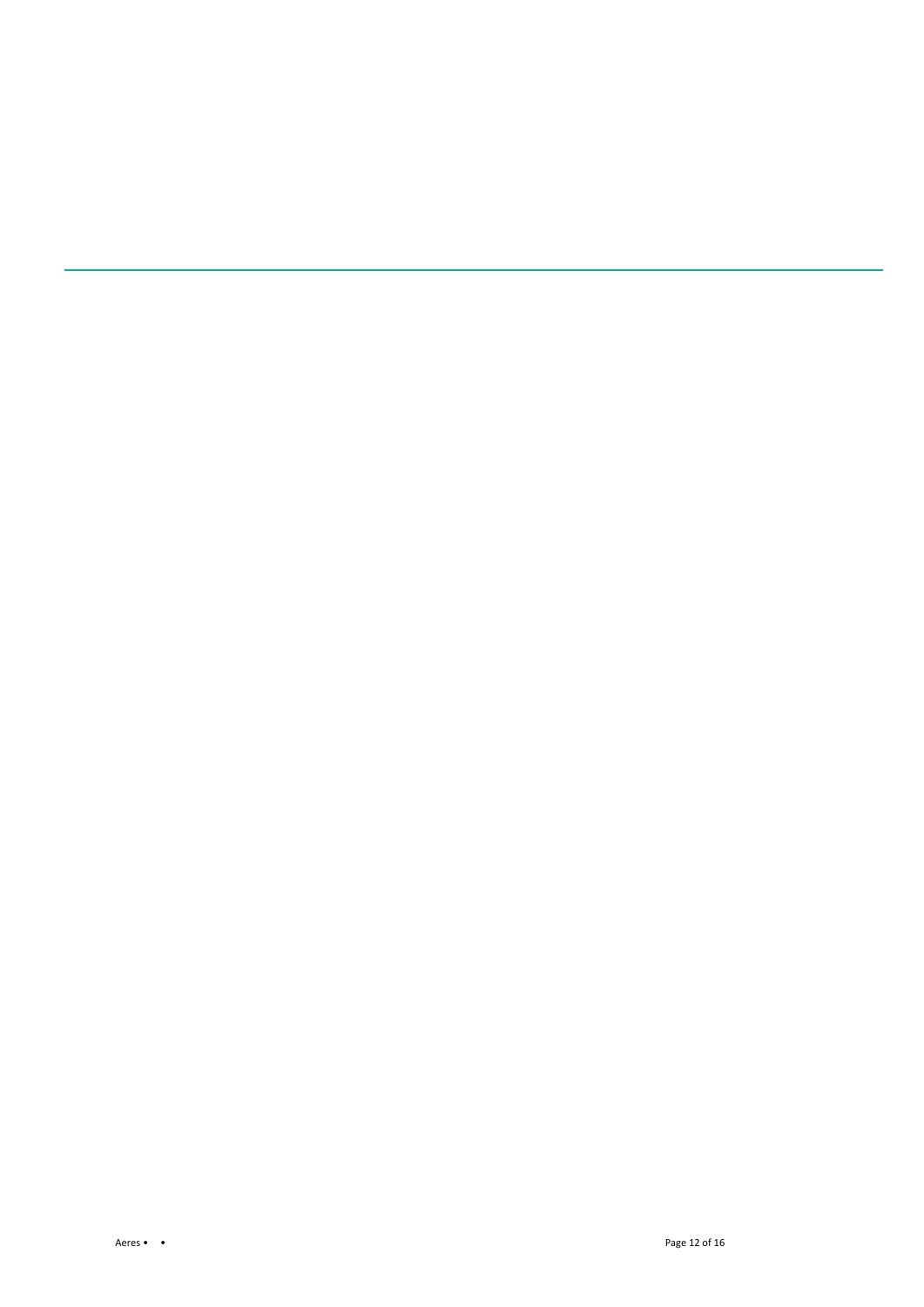# 4 Reporting damage

Damage reports must be submitted as soon as possible after the occurrence of the damage.

- **1)** Report the **damage to the (private) insurance** (if such has been taken out, for example health insurance, third-party liability motor vehicle insurance, liability insurance) of the party that incurred/caused the damage,
- **2)** Then report the damage to the Centrale Dienst; if the damage cannot be recovered from the student's private insurance, the **damage may be claimed from the school insurance**

**w.wiersma@aeres.nl (Friesland locations), h.van.beek@aeres.nl or a.veurink@aeres.nl** 

- **3) Complete a claim form**. Claim forms are sent after damage has been reported. **https://aerport.aeres.nl/organisatie/bestuursbureau/instelling/Financien-Controle/Paginas/Verzekeringen.aspx**
- **4) Submit the following documents** to: **w.wiersma@aeres.nl or Hans van Beek (h.van.beek@aeres.nl).** Never send documents directly to the insurance company.

For those travelling by car (or self-propelled work vehicles), ensure that a vehicle damage claim form is present in the car. These forms are printed on transfer paper, so that a copy can be provided to the other party. Available at request from the ANWB or insurance company. There are also apps that can be used for damage reports https://www.mobielschademelden.nl/

To claim the damage, the following documents are required:

- I. A completed claim form, including an accurate description of the incident, possibly supplemented by pictures of the damage,
- II. Refusal from one's own insurance, if possible,
- III. Copies of invoices/damage estimates (on paper),
- IV. Party who reported the damage (from which school, location, name, e-mail address)
- V. In the case of internships: copy of the internship contract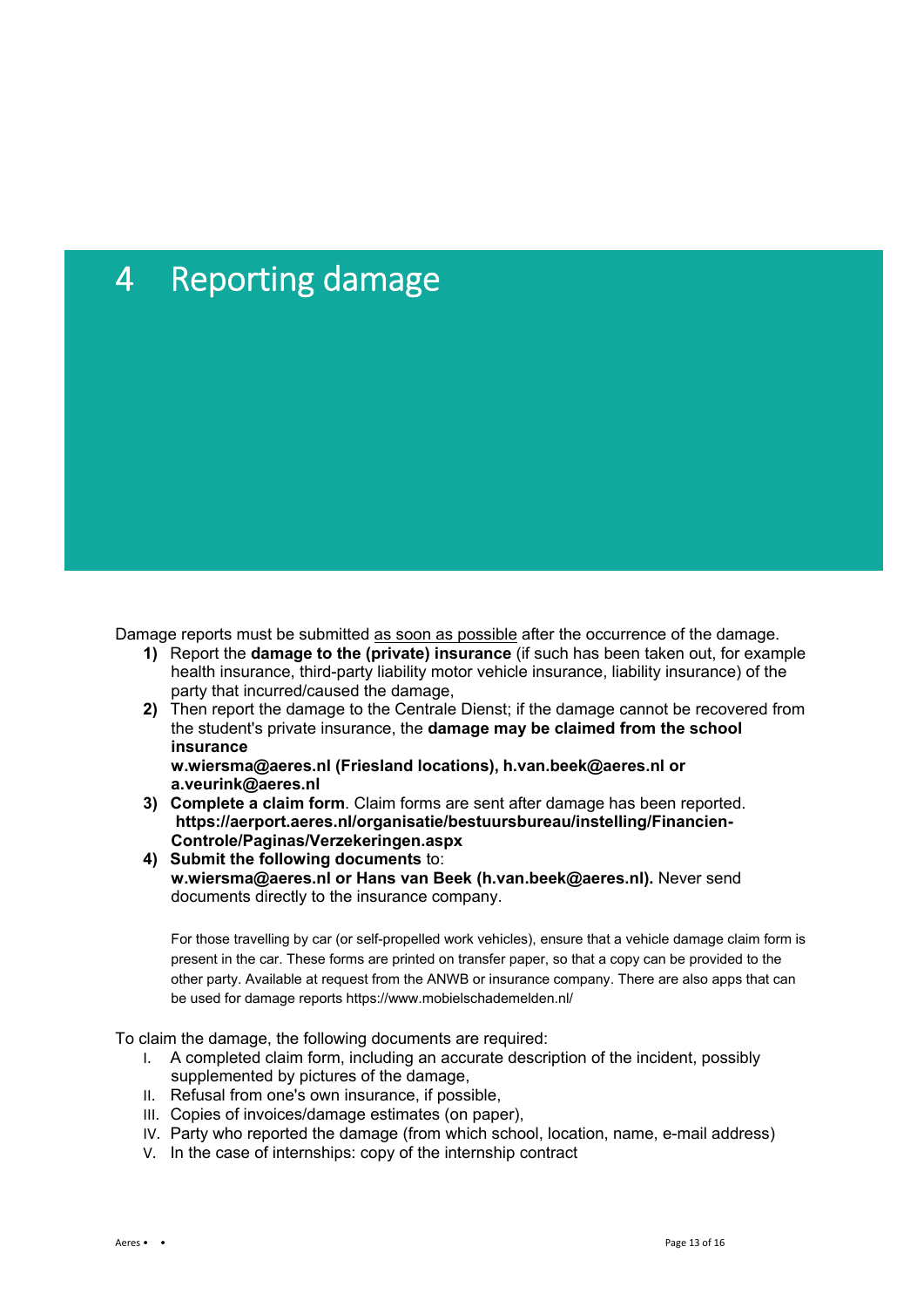| Telephone contact: |             |
|--------------------|-------------|
| Wiesje Wiersma     | 058-2534000 |
| Hans van Beek.     | 088-0205376 |
| Andries Veurink,   | 088-0206340 |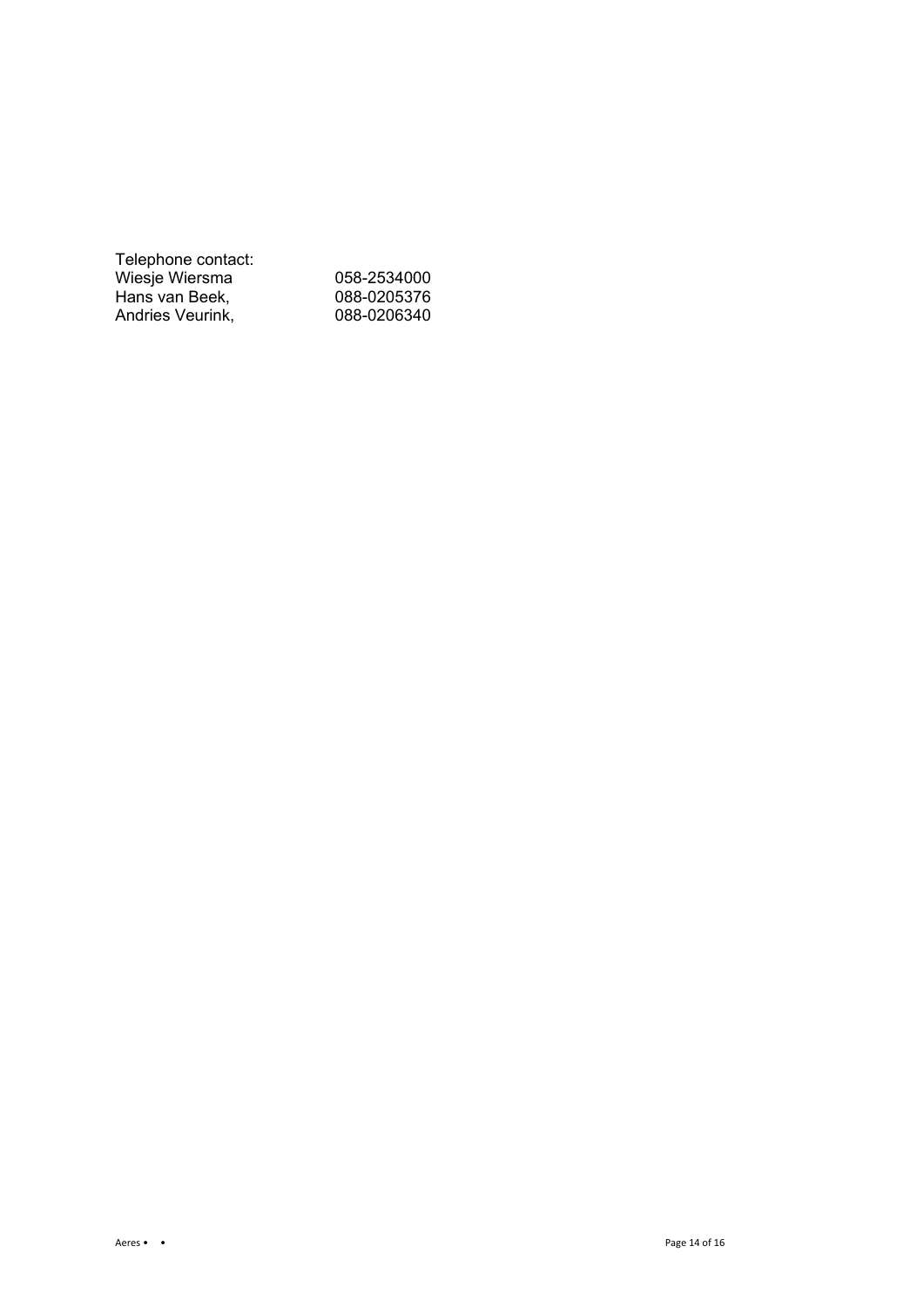# **Disclaimer**

Aeres seeks to ensure that all information in this document is correct and up to date. However, it is possible that the details given may contain incorrect and incomplete information. Aeres expressly disclaims any liability for any incompleteness or incorrectness in the information presented in this document.